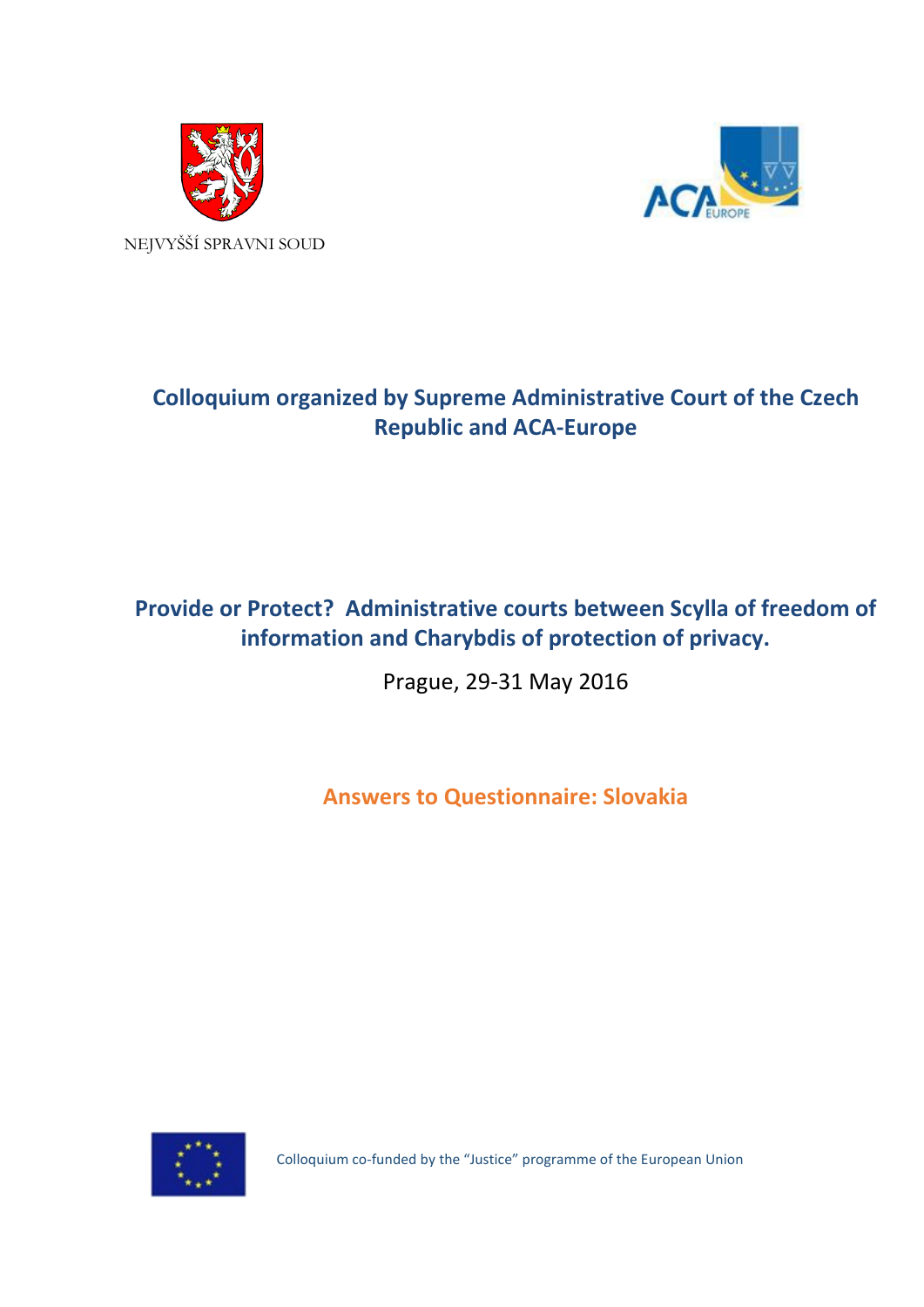## Provide or Protect? Administrative courts between Scylla of freedom of information and Charybdis of protection of privacy

## (questionnaire)

#### **Part I**

*1. Is the central administrative supervision over providing information and protection of personal data carried out by one administrative authority or are there specialized authorities for each of these fields or is there an absence of such an authority in any of these areas? Does the chosen model cause any application problems?*

The central administrative supervision over the protection of personal data is carried out by the **[Office for Personal Data Protection of](http://dataprotection.gov.sk/uoou/en) the Slovak Republic**. There is no such authority in the field of providing information. Supervision over the lawfulness in general in the area of public administration is conducted by the prosecution, which performs inspections regarding the compliance with the Act on Free Access to Information. We are not aware of any application problems arising from the non-existence of the central supervisory body.

*2. What types of information are excluded from providing? Is there one regime regarding all exclusions or is there any differentiation – e.g. absolute exclusion and relative exclusion?*

See the respective provisions of the Act on Free Access to Information below:

### **Limitations of the Access to Information § 8 Protection of Classified Facts**

(1) If the requested information forms part of the classified fact under a special act or is subject to banking or tax secrecy under a special act and the applicant has no authorization, the Obligee shall not provide such information, but shall reference to the appropriate legal statute.

(2) The bank secrecy shall not be deemed to be breached or compromised by disclosure of the contract under the provision of Section 5a of the Act on Free Access to Information *(Note: this provision concerns the mandatory disclosure of a contract)*.

#### **§ 9 Protection of Person and Personal Data**

(1) Information relating to person and privacy of a natural person, personal letters, pictures and representations, as well as any image and sound recordings relating to a natural person or its personal expressions, shall be provided by the Obligee only if so stipulated in a special act or with a prior consent of the person affected. Should the affected person be dead, consent may be given by a close person. Provisions of special regulations shall not be hereby affected.

(2) Information on personal data of a natural person that is processed by information system under the conditions set by a special act shall be provided by the Obligee only if it is stipulated by an act or upon prior written consent of the person affected. Should the person affected not have legal capacity, the consent may be given by an appropriate legal representative. Should the affected person be dead, consent may be given by a close person.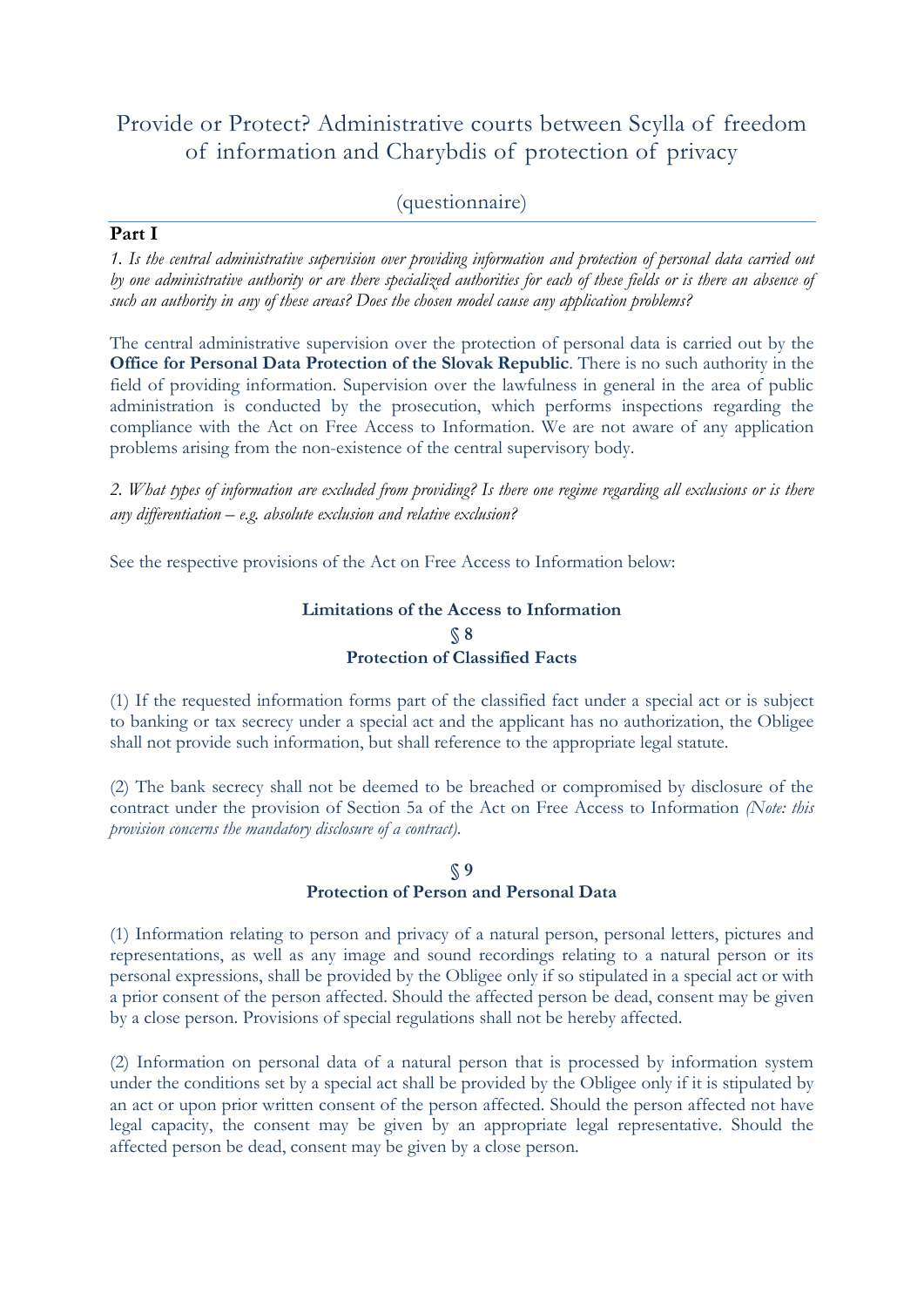(3) In order to inform the public, the Obligee shall disclose the personal data of a natural person processed in the information system under the conditions stipulated by a special act about a natural person being a public officer, member of a Municipal Council, Civil Service superior, an expert performing tasks for the member of the Slovak government, President of the Slovak Republic, the Chairman and Vice-Chairman of the National Council of the Slovak Republic, managerial personnel performing work in public interest, managerial personnel of an employee being a public authority, a superior in service or a member of an evaluation committee or a similar body, which participates in the decision making process concerning use of public funds. Pursuant to the first sentence, the following personal data shall be disclosed:

- a) Title,
- b) First name,
- c) Surname,
- d) Function and the date of appointment to the function,
- e) Job title and the date of commencement of work performance,
- f) Place of performance of function or work and the body in which the function or work is performed,
- g) Salary, wage or emoluments and other financial contributions for performance of function or work, provided that these are borne by the state budget or other public budget.

(4) The personal data of a person being a Civil Service superior shall be disclosed by the Obligee in the extent and for the purpose under paragraph 3 only if the disclosure is not in conflict with the confidentiality rules under special acts and the disclosure of such information does not jeopardise security and defense of the Slovak Republic, public policy and performance of tasks of these person or body in which it performs its work; the provision of Section 13 shall not be applied in this case *(Note: § 13: Disclosure of information under this Act shall not be deemed as a violation of confidentiality rules stipulated in special act)*.

#### **§ 10 Protection of trade secret**

(1) The Obligee shall not disclose any information classified as a trade secret.

(2) Disclosure of the following information shall not be deemed as a violation or jeopardizing a trade secret:

- a) information related to a significant impact on health of the population, world cultural and natural heritage, environment, including biological diversity and ecological stability,
- b) information on environmental pollution,
- c) information obtained through public funds or relating to the use of public funds, disposal of the state property, municipal property, property of a higher territorial unit or the property of legal entities established under law, on the basis of law or relating to disposal of the European Union funds,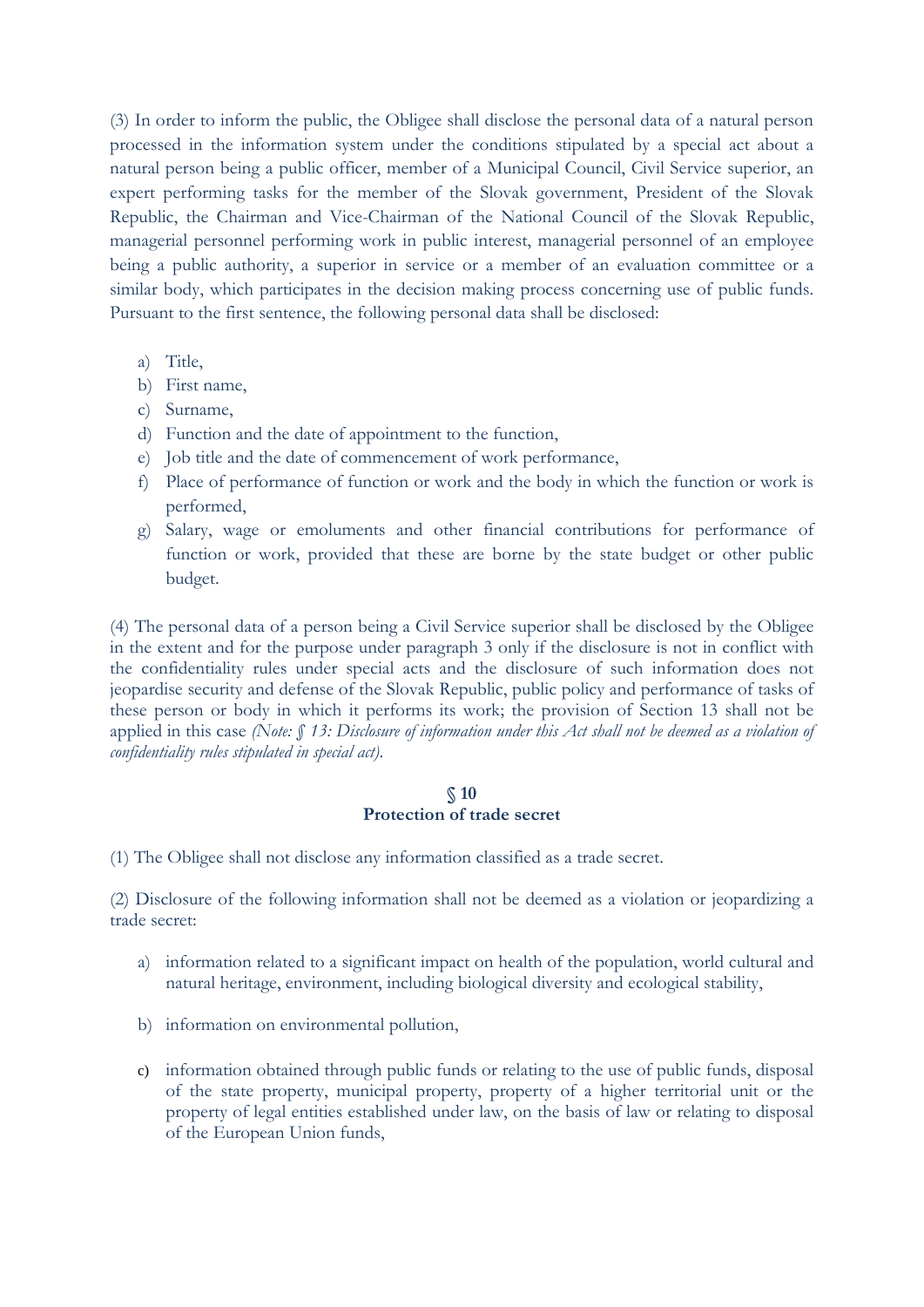d) information on state assistance and information under provision of Section §3, paragraph 2.

(3) The trade secret shall not be deemed to be breached or compromised by disclosure of the contract under the provision of Section 5a of the Act on Free Access to Information.

#### **§ 11 Other Limitations on the Right to Information**

(1) The Obligee shall limit disclosure of information or not provide information, if

- a) information was obtained from a person not required by law to provide information, who upon notification of the Obligee instructed the Obligee in writing not to disclose information. If the person authorized to give consent for disclosure of information fails to reply within 7 days upon notification, it shall be deemed that the person consented to disclosure of information. The person must be informed of the consequences in the notification,
- b) information is to be disclosed under an act; and if it is to be disclosed under such law within a period set in advance; and not later than such period,
- c) it may violate intellectual property rights under a special law, except if the person entitled under these special laws consented to the disclosure of information upon notification of the Obligee,
- d) it concerns the decision-making power of the courts including international judicial bodies or the law enforcement bodies except for the information disclosed under special act, decisions of a policeman in the preparatory proceedings under the part two, chapter two, title five of the Criminal Procedure Code and the information on filing of charges including the brief description of the act, provided that such disclosure is not prohibited by law and does not compromise the rights and interests protected by law,
- e) it concerns conciliation proceedings or arbitration proceedings besides the information on decision or the outcome of the proceedings, provided that its disclosure is not prohibited by special acts,
- f) it concerns the place of habitat of endangered species of plants and animals, minerals and fossils and there is a threat of inappropriate destruction, damage or disturbance,
- g) it would run contrary to the legally binding acts of the European Union or an international treaty the Slovak Republic is bound by,
- h) it concerns the exercise of control, supervision or surveillance by a public authority under special acts besides information on decision or other outcome of the control, supervision or surveillance, provided that its disclosure is not prohibited by special acts,
- i) it involves the documentation containing information the disclosure of which could be used for planning and performance of activities aiming to disrupt or damage a nuclear facility or objects of significant importance and other important objects under special acts.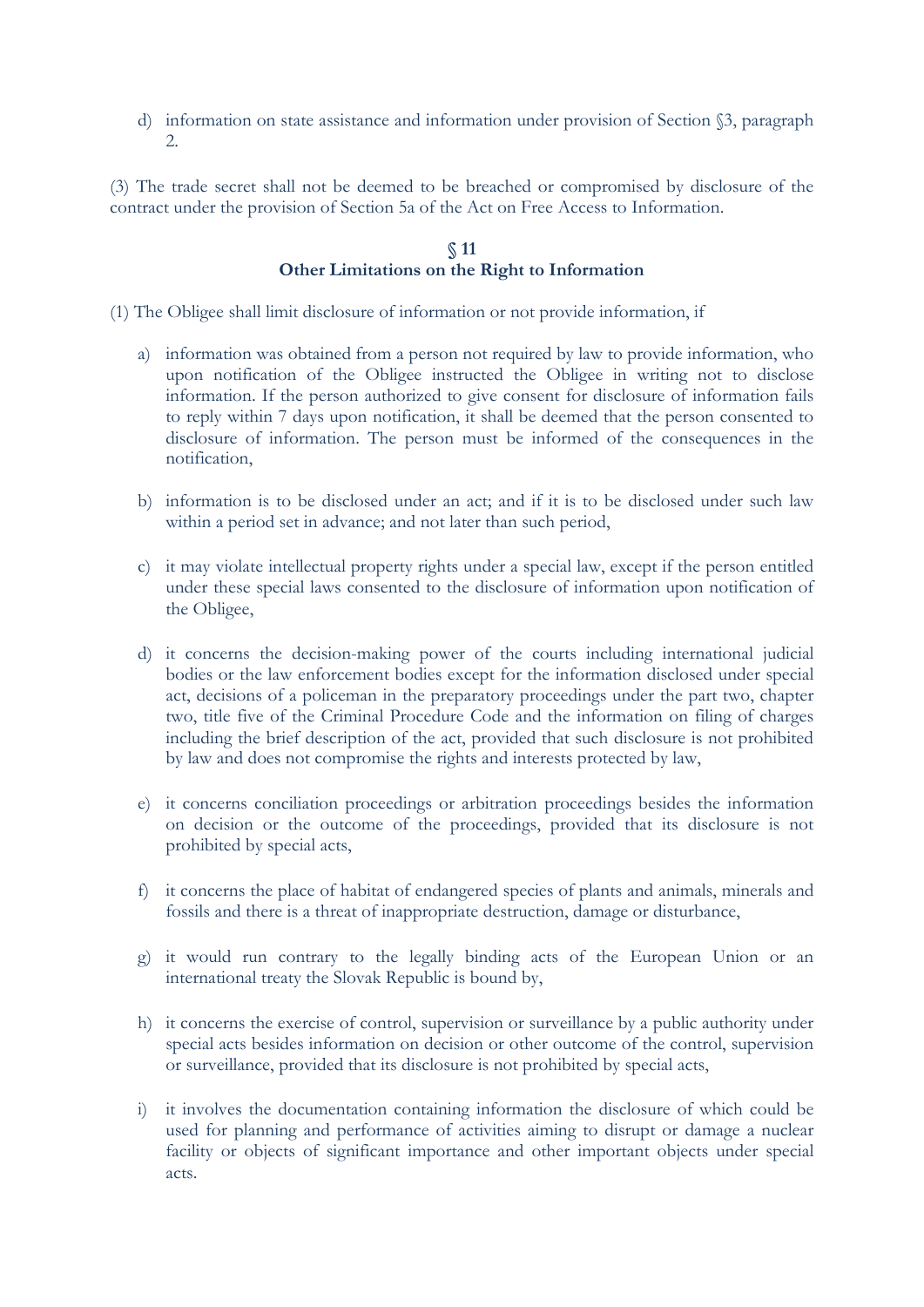(2) The provision of subsection a) shall not apply with respect to information obtained through public funds or information concerning use of public funds, disposal of state property, municipal property, property of a higher territorial unit or the property of legal entities established under law, on the basis of law or relating to disposal of the European Union funds.

(3) If in order to carry out tasks under special act the Obligee obtained information from a third party which is subject to non-disclosure rules or other limitations protecting information from being publicized or abused but the information may be provided under this Act, the Obligee shall provide only that information which is directly connected with its tasks.

The majority of the restrictions constitute an absolute exclusion. There are, however, some exceptions enabling to break the statutory prohibition of disclosure (see the provision of Section 9 and 11, paragraph 1, letter c) of the Act on Free Access to Information), which allows to disclose certain categories of data, should the person concerned grant its approval thereof.

## *3. Are there any types of subjects governed by private law that have duty to provide information? If the answer is affirmative, what kind of subjects and what kind of information?*

Under the Act on Free Access to Information the state agencies, municipalities, as well as legal entities and natural persons that have been given the power by law to make decisions on the rights and responsibilities of natural persons or legal entities in the area of public administration, and that only within the scope of their decision-making power are primary obliged to provide access to information. Obligees are further the legal entities established by other Obligees, as well as the legal entities established under an act and legal entities established by a state agency, higher territorial unit and a municipality.

A special act may stipulate that other legal entities or natural persons are obliged to disclose information.

## *4. Are the salaries of the employees of the public sector subject to the right to free access to information as well? Does this cause any application problems regarding the personal data protection?*

In order to inform the public the Obligee shall disclose the personal data of natural person processed in the information system under conditions stipulated by a special law about a natural person being a public officer, member of a Municipal Council, Civil Service superior, an expert performing tasks for the member of the Slovak government, President of the Slovak Republic, the Chairman and Vice-Chairman of the National Council of the Slovak Republic, managerial personnel performing work in public interest, managerial personnel of an employee being a public authority, a superior in service or a member of an evaluation committee or a similar body, which participates in the decision making process concerning use of public funds. Pursuant to the first sentence the following personal data shall be disclosed:

- a) Title,
- b) First name,
- c) Surname,
- d) Function and the date of appointment to the function,
- e) Job title and the date of commencement of work performance,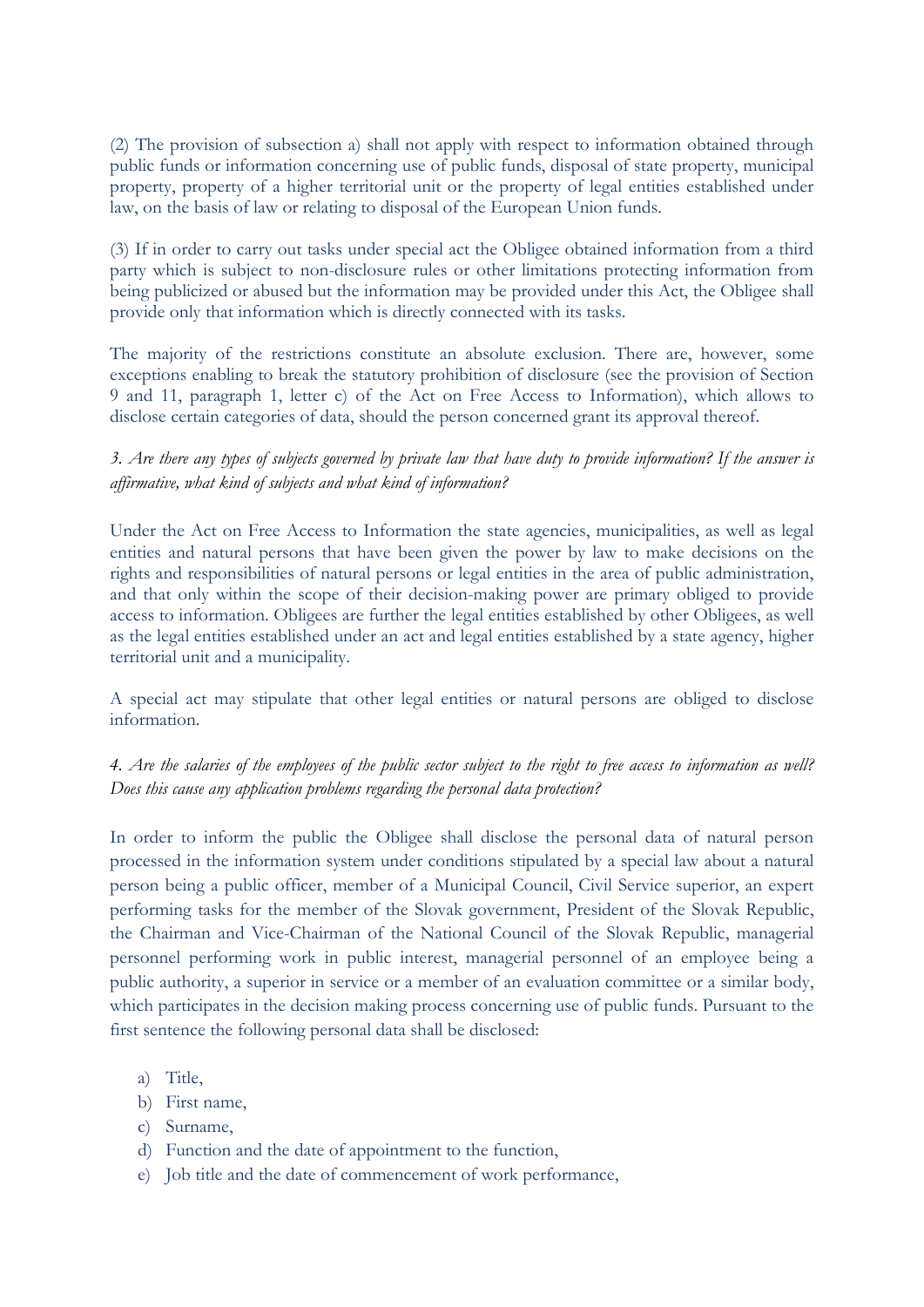- f) Place of performance of function or work and the body in which the function or work is performed,
- **g) Salary, wage or emoluments and other financial contributions for performance of function or work, provided that these are borne by the state budget or other public budget.**

The judicial practise is of the opinion that such information is linked to the function itself regardless of the person performing the function and therefore it does not constitute personal data.

### *5. Is the trade secret excluded from the free access to information?*

Yes, it is. See the respective provisions of the Act on Free Access to Information below:

### **§ 10 Protection of trade secret**

(1) The Obligee shall not disclose any information classified as a trade secret.

(2) Disclosure of the following information shall not be deemed as a violation or jeopardizing a trade secret:

- a) information related to a significant impact on health of the population, world cultural and natural heritage, environment, including biological diversity and ecological stability,
- b) information on environmental pollution,
- c) information obtained through public funds or relating to the use of public funds, disposal of the state property, municipal property, property of a higher territorial unit or the property of legal entities established under law, on the basis of law or relating to disposal of the European Union funds,
- d) information on state assistance and information under provision of Section §3 paragraph 2.

(3) The trade secret shall not be deemed to be breached or compromised by disclosure of the contract under the provision of Section 5a of the Act on Free Access to Information.

*6. Are documents that are subject of intellectual property excluded from the free access to information?*

Yes, they are. See the provision of Section 11, paragraph 1, letter c) of the Act on Free Access to Information:

(1) The Obligee shall limit disclosure of information or not provide information, if

c) it may violate intellectual property rights under a special law, except if the person entitled under these special laws consented to the disclosure of information upon notification of the Obligee.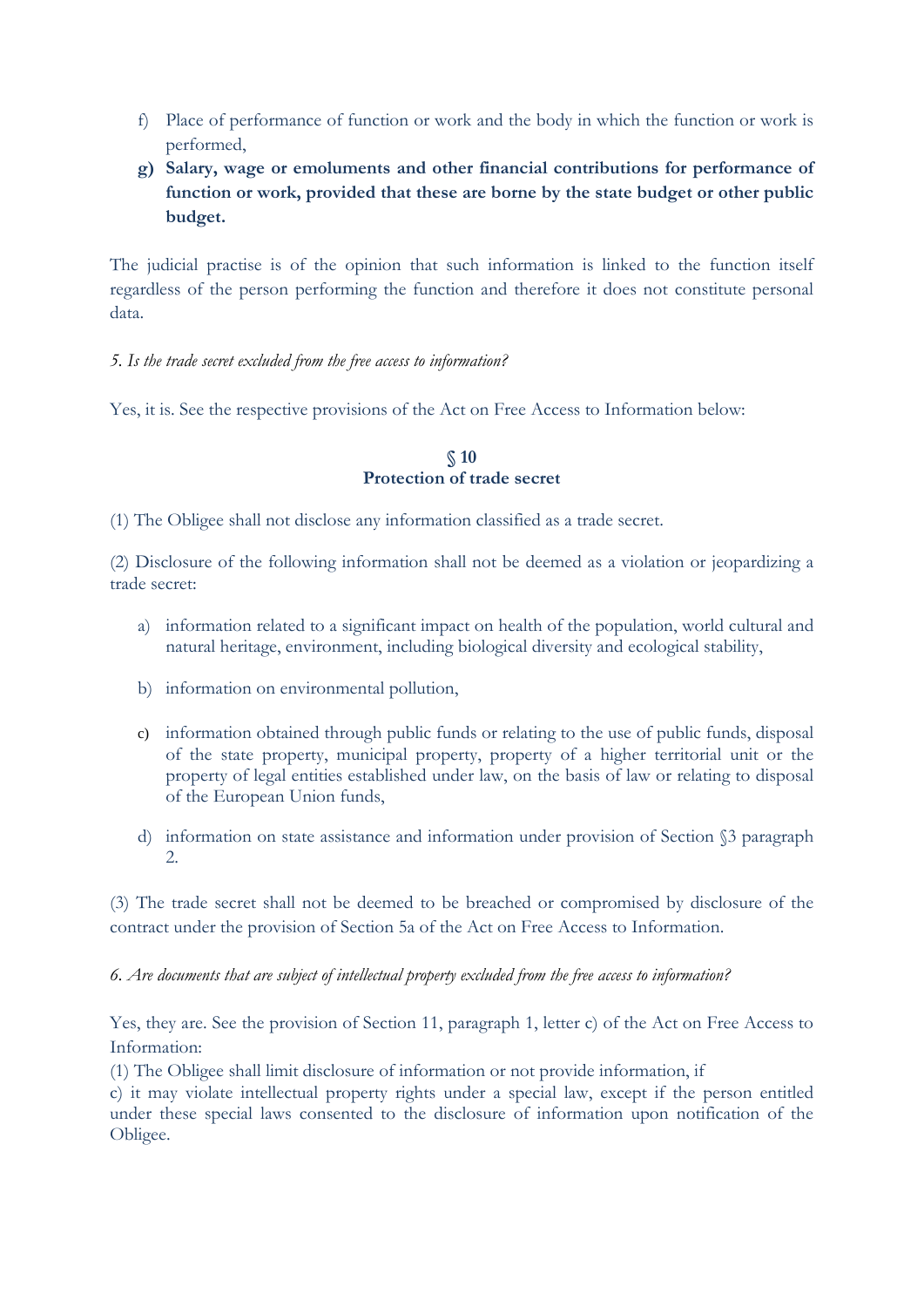*7. Does the right to free access to information cover as well the parts of an administrative file that contain data related to individuals or are these data protected? In which areas of public administration does this cause problems?*

Yes, the data of individuals included in an administrative file are protected. The administrative proceeding is in principle of non-public nature. The data in the administrative files shall not be publicly accessible or disclosed. Should any of the proceedings be public, the special acts relating thereto regulate the conditions of disposal of the personal data. In case someone requests an information from an administrative file (for instance an instigation by a prosecutor), the Obligee is obliged to anonymize the personal data of the persons concerned. However, there are publicly available information systems in the Slovak Republic containing personal data of individuals (e. g. name and surname, date of birth and permanent residence of real estate owners). The Act on Personal Data Protection defines in detail to what extent the personal data being part of such databases can be publicized and which of them cannot be publicized in no case.

*8. Are data related to criminal proceedings or administrative delict proceedings or any data of quasi-criminal nature (typically files of secret police departments from the times of anti-democratic past) excluded from the right to free access to information?*

Yes, they are. See the provision of Section 11, paragraph 1, letter d) of the Act on Free Access to Information:

(1) The Obligee shall limit disclosure of information or not provide information, if

d) it concerns the decision-making power of the courts including international judicial bodies or the law enforcement bodies except for the information disclosed under special act, decisions of a policeman in the preparatory proceedings under the part two, chapter two, title five of the Criminal Procedure Code and the information on filing of charges including the brief description of the act, provided that such disclosure is not prohibited by law and does not compromise the rights and interests protected by law.

See also the provisions of Section 6 of the Criminal Procedure Code:

## **Section 6 Public Information on Criminal Proceedings**

(1) The bodies involved in criminal proceedings and the court shall inform the public on criminal proceedings under this Act through the mass media. However, such provision of information shall have to be without prejudice to the duty to maintain the confidentiality of classified data, business secrecy, bank secrecy, tax secrecy, postal secrecy or the secrecy of telecommunications.

(2) When providing information, the bodies involved in criminal proceedings and the court shall be entitled not to disclose such facts that could frustrate or obstruct the clearing up and investigation of the case, and not to violate the principle of presumption of innocence. They shall take care not to disclose protected personal information or facts of private nature, in particular those related to family life, dwelling and correspondence that are not directly connected with the criminal act. Special care shall be taken by them to preserve the interests of minors, juveniles and the injured parties whose personal data shall not be disclosed.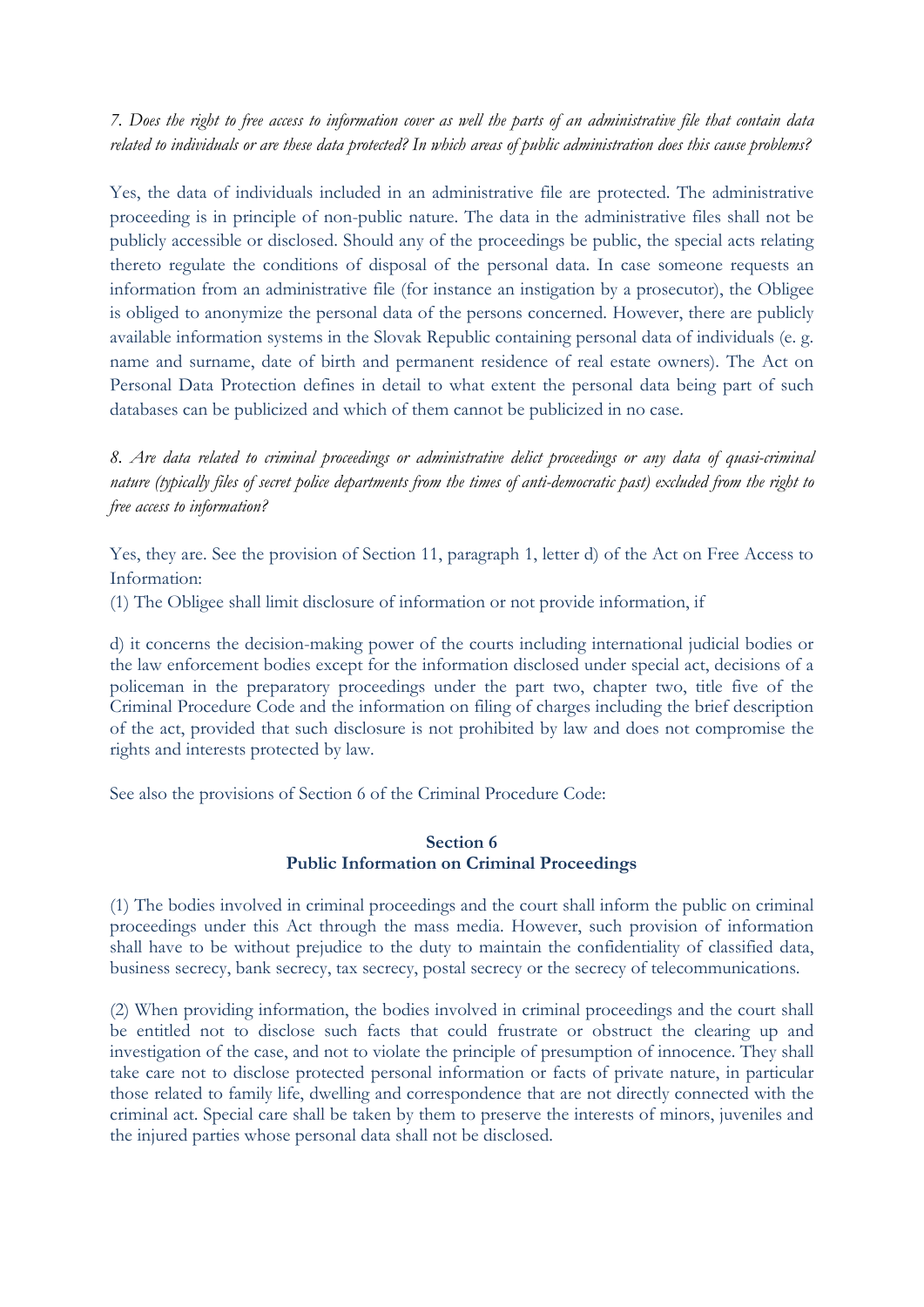(3) At court hearing, the scope of provided information shall be based on the principle of public nature of a trial. During court hearing, the participants may not be prohibited to take handwritten notes or make drawings, unless such activity interferes with the course of the hearing.

(4) Where the provision of information interferes with or endangers the interests referred to in paragraphs 1 or 2, the body involved in criminal proceedings and the court shall refuse to provide the information.

In the Slovak Republic there is no special legal regulation governing the access to information in administrative delict proceedings or to any files including data of quasi-criminal nature. In case someone requests an information from an administrative file (for instance an instigation by a prosecutor), the Obligee is obliged to anonymize the personal data of the persons concerned.

## **Part II**

### *9. Public availability of decisions*

*9.1 Are there any sorts of decisions in your jurisdiction that are not published at all (e.g. decisions with classified status or other decisions with restricted access)? If so, please describe typical cases and give indicative statistic that can illustrate the frequency and relevance of such cases.*

Yes, there are. These are typically the cases of requests from other courts, other states´ bodies, determination of paternity, inheritance procedure, decisions within the pre-trial proceedings in criminal matters (custody decisions), information and technical means in criminal law. However, the courts are obliged to adopt measures for the protection of rights and interests protected by law and the law makes a reference to the limitations of the free access to information, which are specified in the answer to the question no. 1.

*9.2 If a third person (not a party of respective case) wants to obtain your decision, what is the procedure? On-line availability of decisions is to be discussed below, so kindly describe here only other options (e.g. whether it is possible to ask for a decision by snail-mail, whether any fee apply etc.)*

In order to obtain a decision, a request under the Act on Free Access to Information shall be submitted. Any of them can be disclosed. The request may be filed in writing, orally, by telephone, fax, e-mail or any other technically reasonable way. Only the costs incurred by the court in relation to the disclosure of information shall be reimbursed.

*9.3 Is there any official collection of selected decisions of you instance (apart on-line publication of decisions – see below)? If so, please describe in detail the procedure of its issue. In particular, please focus on the selection process of decisions that are to be published, the frequency of publication and the form of publication. Indicate, whether the collection is published directly by your instance, by some other public body or by an independent publisher. If the collection is published by an independent publisher, please describe the form of cooperation (i.e. whether the publisher has exclusive rights to publish the collection, whether the publisher does any editing of published decisions etc.) Are decisions that are chosen for the publication regarded more relevant by your instance or by general public?*

The Supreme Court of the Slovak Republic ("Supreme Court") issues the Collection of the Opinions of the Supreme Court and the Decisions of the Courts of the Slovak Republic. Selected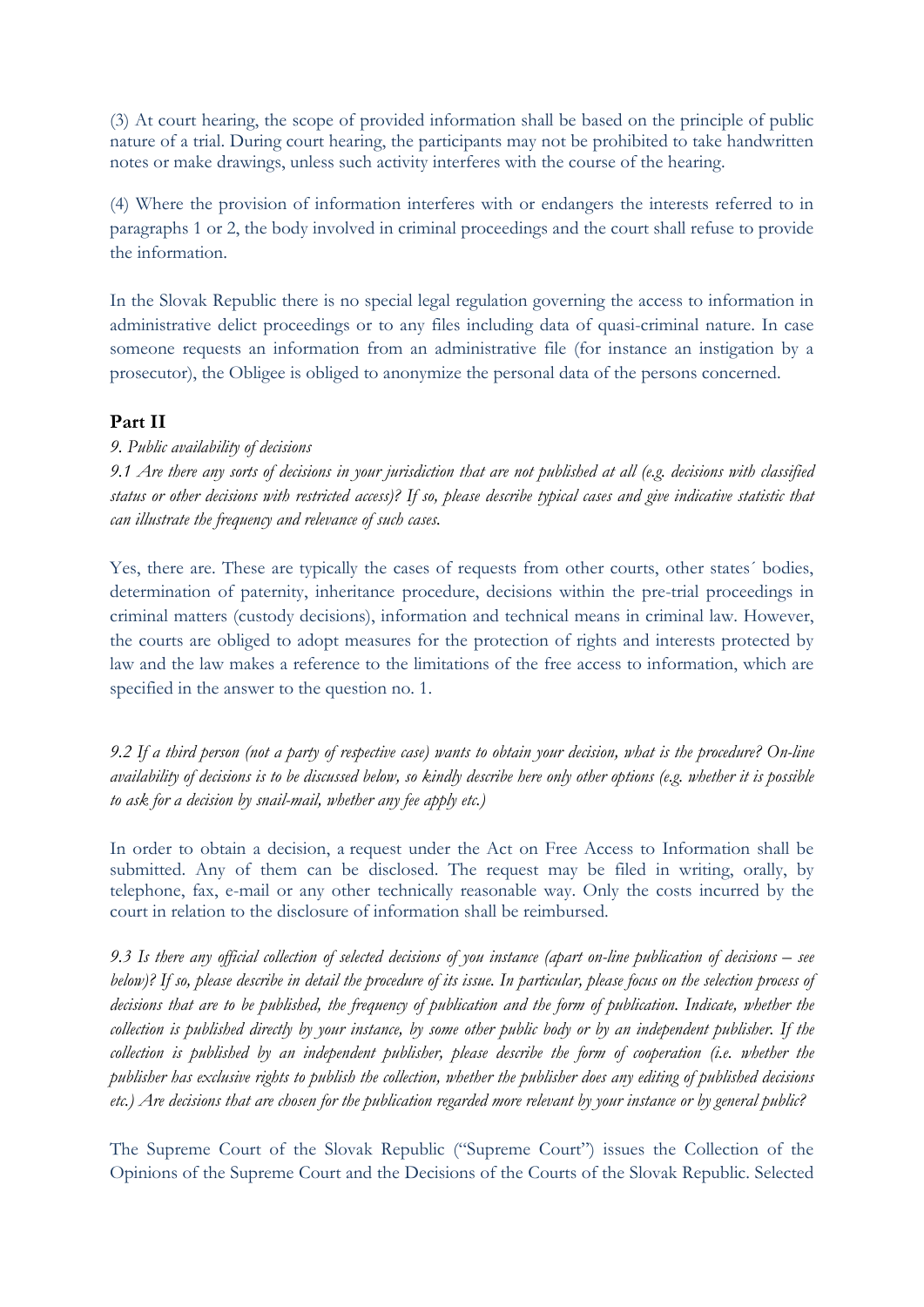decisions are published in online form at the Supreme Court´s website. Until 2011 they were issued in printed version only. The decisions are published by the Supreme Court itself. There are four divisions at the Supreme Court – Civil, Criminal, Commercial and Administrative Division. There are judges at each of the division, who besides their decision-making and other activities prepare the materials for sessions of the divisions, mainly the proposals of final decisions of the courts of the Slovak Republic to be published in the Collection of the Opinions of the Supreme Court and the Decisions of the Courts of the Slovak Republic and the proposals of the opinions. These judges propose for the division´s session (usually twice) the decisions to be published in the Collection in cooperation with the chairman of a particular division. The publication of the proposed decisions is decided on through the majority vote of judges of the particular division, to which the decision belongs to in terms of field of law. Based on this voting the decision is published in the Collection.

#### *10. Editing and anonymization of decisions*

*10.1 Do you anonymize published decisions? If so, please describe in detail the procedure. In particular, please describe who is in charge of anonymization, whether there are any particular statutory or other rules governing anonymization (apart general privacy/data protection rules) and what data are anonymized.*

Yes, we do anonymize the published decisions. They are anonymized by the panel´s registrars and the judicial assistants in mutual cooperation. The judicial assistants, who hold a degree in law, are responsible for the anonymization. The anonymization is regulated by the decree of the Ministry of Justice of the Slovak Republic and the measure of the President of the Supreme Court. The following data is subject to the anonymization: birth number, date of birth, identity card number, number of a travel document or other document proving the person´s identity, permanent residence, phone number, fax number, e-mail address, internet protocol address, URL address, name and code of the bank or foreign bank´s branch, bank account number, account name, IBAN, number of the client, cadastral area, number of the ownership certificate, classified facts and trade secret, name and surname of a natural person, names and surnames of legal representatives of the participants and parties to the proceedings and guardians of the participants and parties to the proceedings and other persons participating in the proceedings.

*10.2 If anonymization practice changes, does it affect already published decisions (i.e. are past decisions subsequently anonymized/de-anonymized with every change of anonymization rules)?*

So far the changes did not affect already anonymized decisions. It is because the extent of the undisclosed data has been narrowing.

*10.3 Describe any subsequent problematic issues that you noted in your jurisdiction regarding the anonymization (e.g. different practices of different supreme instances, strong public debates, impact of de-anonymization of decisions by media etc.)*

It is mainly the problematic data retrieval system of the Ministry of Justice and the Supreme Court. Not all of the decisions are published or the publication is delayed.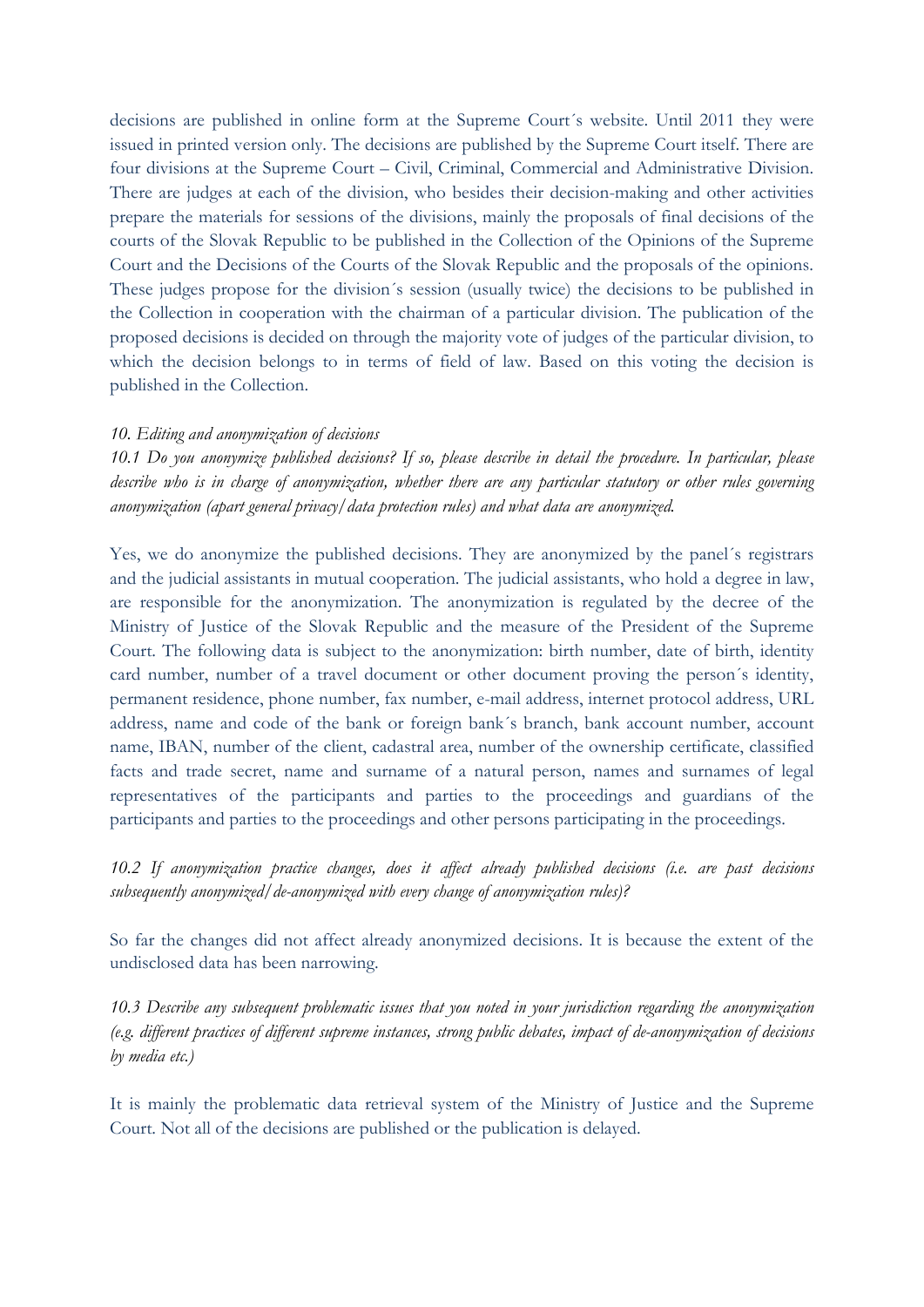*10.4 Do you edit published decisions? If so, please describe in detail the procedure. In particular, please describe who is in charge of editing, what information is added/removed in the process of editing (incl. metadata).*

No, we do not edit published decisions. Besides the anonymization, the decisions are identical to their written form.

*10.5 Has the development of the right to be forgotten affected in any way the anonymization or publication of your decisions? If not, is it a topic that is being considered in your jurisdiction with regards to the publication of court decisions?*

We have no knowledge on any essential events in this area in the Slovak Republic.

## *11. On-line publication of decisions*

*11.1 Are decisions of your instance available on-line? If so, please indicate whether on-line all or only selected decisions are published on-line (if only selected decisions are published, please describe the procedure of their selection).*

In principle, all final decisions of the Supreme Court are available online. There are certain exceptions regarding the pre-trial proceedings in criminal law (mainly custody decisions) and classified facts.

*11.2 Describe the form of on-line publication of you decisions. In particular, indicate whether your decisions are published through your own website or whether it is done through some different on-line service (e.g. through a common platform operated by a ministry of justice, by a judicial council etc.) Kindly add also sample screenshot(s) or link(s).*

The decisions of the Supreme Court of the Slovak Republic are published on its website: <http://www.nsud.sk/rozhodnutia/> and the decisions of all of the Slovak courts including the Supreme Court of the Slovak Republic are published on the website of the Ministry of Justice of the Slovak Republic: www.rozhodnutia.sk

*11.3 What are available file formats in which your decisions are available on-line? Apart enumerating particular file formats, kindly indicate whether your instance systematically sticks to any commonly accepted open data policy. Also, please indicate whether your instance publishes on-line only individual decisions or whether whole datasets are available to the public for further re-use. If datasets are available for further re-use but not publically, please describe to whom and under what conditions such datasets are made available.*

The decisions of the Supreme Court of the Slovak Republic are available in pdf format. The open data policy is currently only being considered at the Supreme Court. Only the individual decisions and the Collection of the Opinions of the Supreme Court and the Decisions of the Courts of the Slovak Republic are published.

## *12. Public availability of other documents*

*12.1 Are there published on-line personal information about members of your instance? In particular, please*  describe whether there are CVs available, in which length and form (e.g. on a court website) and eventually what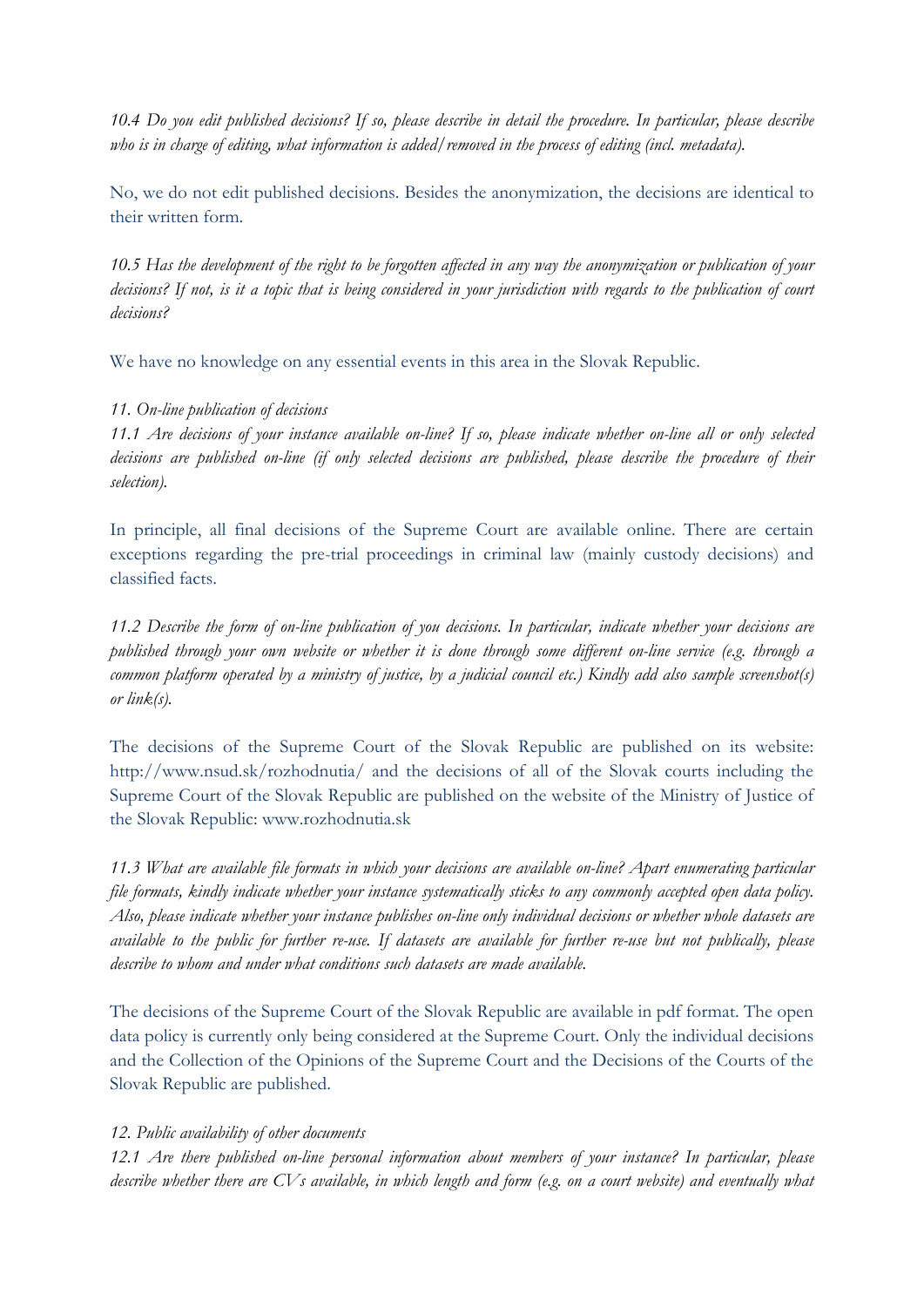*information is regularly published (e.g. education, memberships, political beliefs, marital status etc.) Also, please indicate whether the publication of information about members of your instance is compulsory, whether the members of your instance are free to decide about the structure and content of such information and whether you noted any*  issues in that regards (e.g. there was a big debate in the Czech Republic over the publication of past membership of *the judges in the communist party). Please add a sample link or a screenshot of how such personal information about a member of your instance looks like.*

No, there are no personal information published online about the members of ours instance. Only the work schedule containing the names and the job titles of the members of our instance is published. The CVs of the judges are compulsorily disclosed during the selection procedure concerning the promotion of judges (for instance from a regional court to the Supreme Court) https://www.justice.gov.sk/Stranky/Sudy/Vyberove-konania-na-sudoch/Detail-uchadzacavyberoveho-konania.aspx?Ic=21394

*12.2 Which case-related documents other than decisions of your instance are published on-line (e.g. dissenting opinions, advocate general submissions, submissions of parties, records of chamber deliberations etc.)? Please, describe how these documents are published, i.e. where and in which format (e.g. on a website through a search form, in open data formats, etc.). If your instance publishes these documents in open formats, kindly provide a sample link to a particular dataset.*

There are no case-related documents other than decisions of our instance published online in the Slovak Republic.

*12.3 Are the members of your instance allowed to publically comment or annotate on their own decisions or other decisions of your instance? If so, please describe common forms in which this is done (e.g. in law journal articles, in public debates on case-law organized by the respective instance etc.)*

Under the provision of Section 30 paragraph 11 of the Act no. 385/2000 Coll. on Judges and Judges Sitting as Assessors, the judge is obliged to refrain from publicly expressing its opinion on pending cases before the courts that are not completed by issuance of a final decision.

Pursuant to the Article 2 paragraph 3 of the Instruction of the President of the Supreme Court of the Slovak Republic, which determines the manner of informing the public on the court´s activities through the press and other mass media, the judges and other employees of the Supreme Court shall without delay inform the Spokesperson or the Office Director about each request of the media for provision of information.

In cases other than the abovementioned the freedom of expression is not restricted whatsoever. The members of our instance usually express their opinions through vocational articles or lectures. The freedom to express their opinion within common publicism resources is not limited anyhow.

## **Part III**